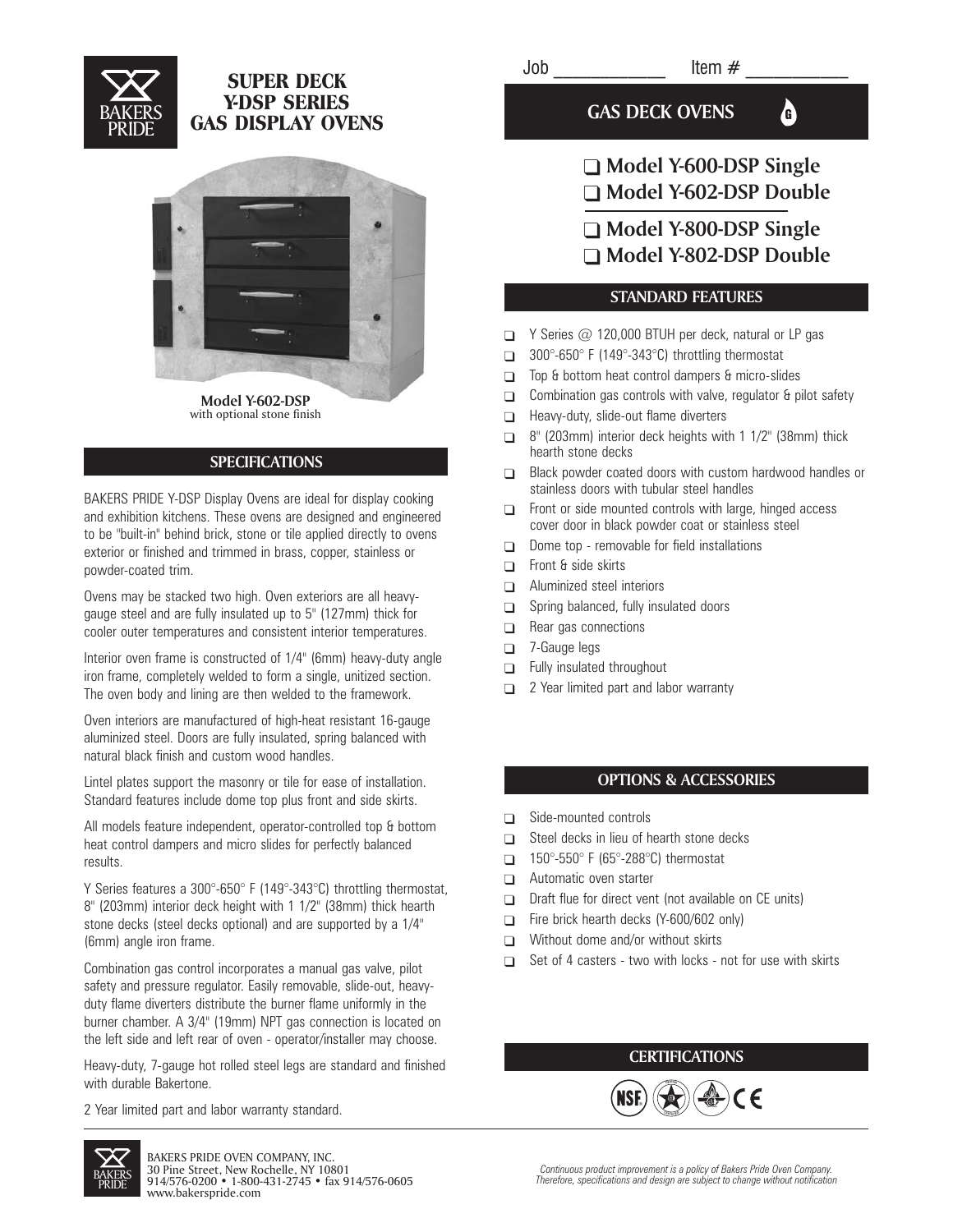

Single Unit With Side Controls LEFT SIDE VIEW



TOP VIEW





Stacked Unit With Front Controls

6" 6"  $\overline{\mathbf{\hat{T}}}$  (152mm)  $(152m)$  $\pi$ G  $(305 \text{mm})$   $\begin{array}{|c|c|c|c|}\n\hline\n\text{(305mm)}\n\hline\n\text{(305mm)}\n\hline\n\end{array}$ (305mm) For Direct Venting For Installation Under Ventilation Hood

> 76 78

2.4 2.8

ALL DIMENSIONS NOMINAL MUST BE SPECIFIED AT TIME OF ORDER STANDARD

82 2083 86

2184

| IMENSIONS NOMINAL |  |
|-------------------|--|
|                   |  |

Stacked Unit With Side Controls

626

31 31

787 787

|  | ING INFORMATION                                    |              |               |              |               |                   |               |       |              |              |  |
|--|----------------------------------------------------|--------------|---------------|--------------|---------------|-------------------|---------------|-------|--------------|--------------|--|
|  | <b>Shipping Weight</b><br><b>Carton Dimensions</b> |              |               |              |               | <b>Crate Size</b> |               |       |              |              |  |
|  |                                                    | Width        |               | <b>Depth</b> |               | Height            |               | Cubic | <b>Cubic</b> |              |  |
|  | Lbs.                                               | <b>Kilos</b> | <b>Inches</b> | mm           | <b>Inches</b> | mm                | <b>Inches</b> | mm    | Feet         | <b>Meter</b> |  |

53 1364 60 1365

**Y-800-DSP** 1600 726 *Each oven ships separately*

*Hearth Decks and Legs ship in separate cartons*

#### **SPECIFICATIONS**

**Y-600-DSP** 1385

**SHIPP** 

**Model**

| ы выгалыны       |                                                |             |         |               |      |        |      |         |      |
|------------------|------------------------------------------------|-------------|---------|---------------|------|--------|------|---------|------|
|                  | <b>Deck Sizes</b><br><b>Overall Dimensions</b> |             |         |               |      |        |      |         |      |
| Model            | AxB<br>mm                                      |             | # Decks |               |      |        |      | Height* |      |
|                  |                                                |             |         | <b>Inches</b> | mm   | Inches | mm   | Inches  | mm   |
| <b>Y-600-DSP</b> | $36 \times 60$                                 | 914 x 1524  |         | 78            | 1981 | 43     | 1092 | 55 1/8  | 1400 |
| Y-602-DSPl       | $36 \times 60$                                 | 914 x 1524  | 2       | 78            | 1981 | 43     | 1092 | 66 1/4  | 1683 |
| <b>Y-800-DSP</b> | $44 \times 66$                                 | 1118 x 1676 |         | 84            | 2134 | 51     | 1295 | 55 1/8  | 1400 |
| <b>Y-802-DSP</b> | $44 \times 66$                                 | 1118 x 1676 | 2       | 84            | 2134 | 51     | 1295 | 66 1/4  | 1683 |

*\* Overall height excludes dome top*



**GAS SUPPLY Model Y-600-DSP Y-602-DSP Y-800-DSP Y-802-DSP** 120,000 240,000 120,000 240,000 35.15 70.30 35.15 70.30 3/4" 3/4" 3/4" 3/4" **BTUH KW CONNECTION** *certification not available in LP gas Each deck requires a separate gas connection* **CE**

| <b>MINIMUM CLEARANCES</b> |                                              |    |                                                        |    |  |  |  |  |  |
|---------------------------|----------------------------------------------|----|--------------------------------------------------------|----|--|--|--|--|--|
|                           | <b>Noncombustible Construction</b><br>Inches | mm | <b>Combustible Construction</b><br><b>Inches</b><br>mm |    |  |  |  |  |  |
| Right                     |                                              |    |                                                        | 25 |  |  |  |  |  |
| Left                      |                                              |    |                                                        | 76 |  |  |  |  |  |
| Rear                      |                                              | 51 |                                                        | 76 |  |  |  |  |  |

*Continuous product improvement is a policy of Bakers Pride Oven Company. Therefore, specifications and design are subject to change without notification SDECK-Y-600-800-DSP — TSW:05/08*